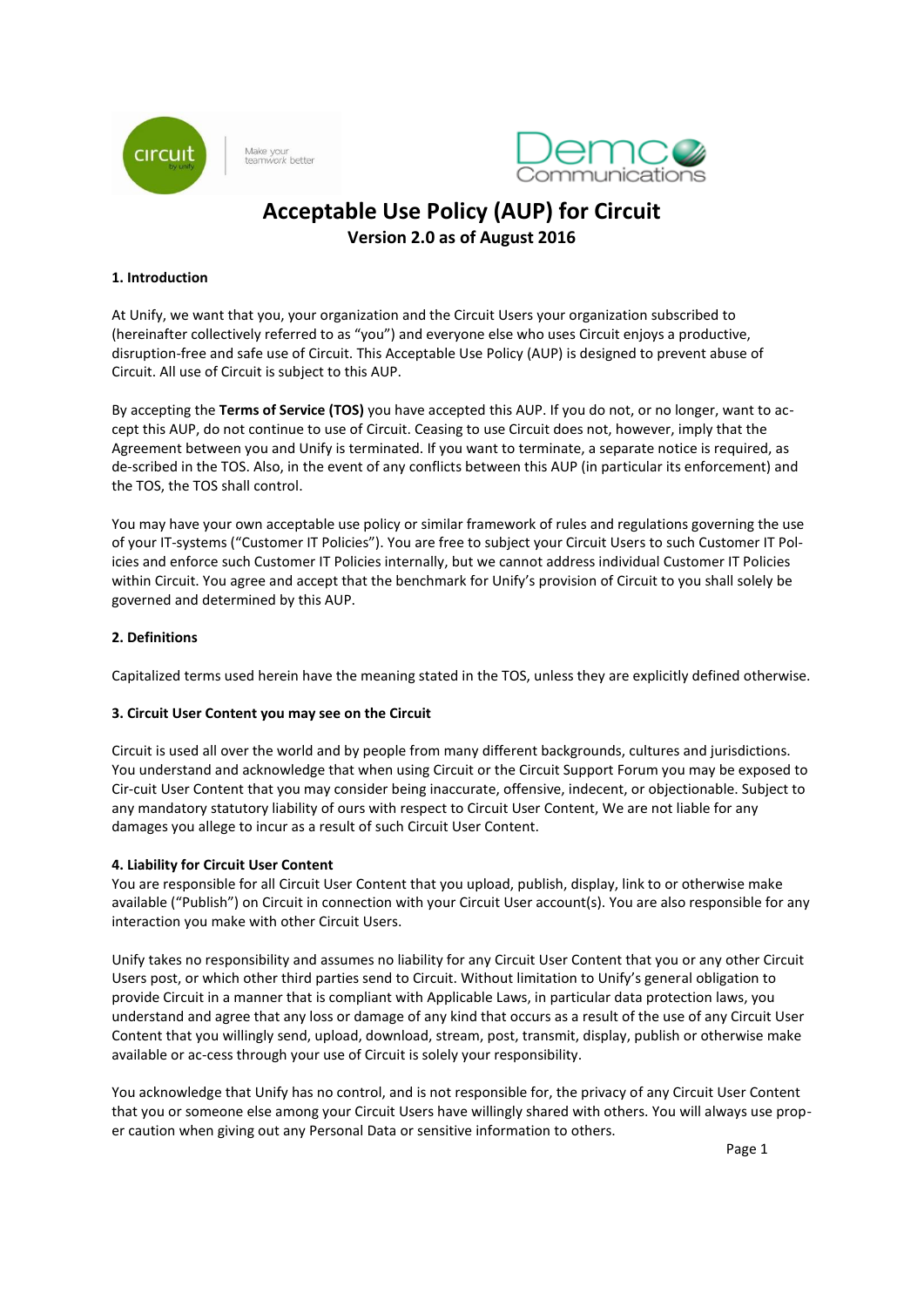Copyright © Unify Software and Solutions GmbH & Co. KG, 2016. All rights reserved. Page 4 Circuit: Acceptable Use Policy (AUP), Version 2.0 as of August 2016

#### **5. Circuit User Content that is not acceptable**

You agree not to upload, post, email, store, transmit, or otherwise make available through Circuit any Circuit User Content that

- is obviously unlawful, harmful, threatening, abusive, harassing, defamatory, vulgar, obscene, invasive of another's privacy, hateful or, with reasons, deemed by Unify to be racially, ethically, or otherwise objection-able;
- is unsolicited or unauthorized advertising, promotional materials, so-called junk mail or spam mail, socalled chain-letters or pyramid schemes, affiliate links, or any other form of solicitation, save for your internal pur-poses;
- contains viruses, worms, Trojan horses, malware, infected or corrupted files, hoaxes, or other items of a destructive or deceptive nature;
- violates third-party rights of any kind, including without limitation any Intellectual Property Rights;
- contains any information or content that you do not have a right to make available under any Applicable Law;
- violates an individual's publicity or privacy rights or
- harms or interferes with any device, software, network or service that is part of Circuit and its underlying in-frastructure.

When determining if Circuit User Content is not acceptable, Unify will take into account if the relevant Circuit User Content is available only to you or your fellow Circuit Users from your company or Organization, or if it is made widely available (e.g. through the Circuit Support Forum).

#### **6. Uses and practices that are not acceptable**

Unify reserves the right to take any unlawful, prohibited, abnormal or unusual activity into account in making its determination. In particular, you agree not to, and agree not to allow or instigate third parties or your Guest Us-ers, to use Circuit

- for any unlawful, invasive, infringing, defamatory, or fraudulent purpose;
- for inbound or outbound telemarketing or call centre operations;
- to collect or harvest any personally identifiable information, including account names, from Circuit and in particular from the Circuit Directory and the Circuit Support Forum, save where you have the explicit per-mission of the affected Circuit Users;
- with any automated system, including without limitation, "robots," "spiders," "scrapers", "bots", "offline readers," etc., that access Circuit in a manner that sends more requests, pings or other messages to the sys-tems providing Circuit than a human can reasonably produce in the same period of time by using a conven-tional online web browser;
- to interfere with the use of Circuit by other Circuit Users, or the equipment used to provide Circuit. In partic-ular, you agree not to, and to not allow or instigate third parties or your Guest Users, attempt in any way to make an effort to temporarily or indefinitely interrupt or suspend the services of a machine or network re-source providing Circuit and render it unavailable e.g. any DoS (Denial of Service)-type or DDoS (Distribut-ed Denial of Service)-type attack;
- to alter, disable, interfere with or circumvent any security or access control aspect of Circuit;
- to test or reverse-engineer Circuit in order to find limitations, vulnerabilities or evade filtering capabilities, save where explicitly permitted by Applicable Law.
- You may not resell Circuit User accounts.
- You may not share Circuit User accounts between users from different organizations by mechanisms other than those designated for that within Circuit, e.g. the function that is used to invite and handle Guest Users.
- To the extent Circuit allows you to make outbound calls through other channels than your own telephone system, you may not call numbers (whether singly, sequentially or automatically) to generate income for yourself or others as a result of placing the call, other than for your individual business communications.
- You may not use unusual calling patterns inconsistent with normal, individual subscription use, for example, regular calls of short duration or calls to multiple numbers in a short period of time.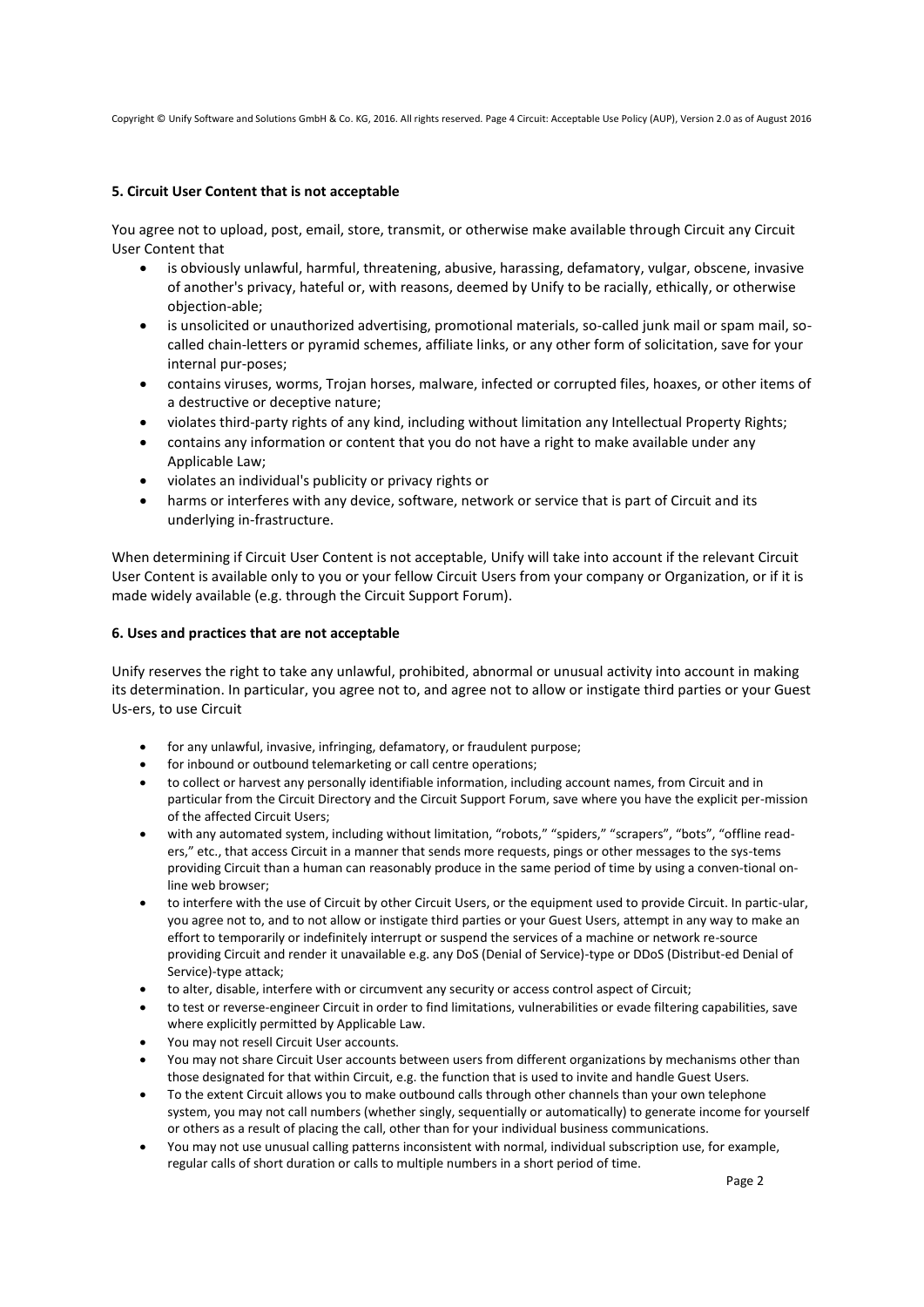Unify reserves the right to take similar practices into account in order to determine if a particular behaviour is not an acceptable use of Circuit.

## **7. Subpoenas, warrants, and/or orders**

Unify will comply with and respond to valid (as Unify will determine in its sole discretion) subpoenas, warrants, and/or orders issued by a court or an authority received in relation to Circuit User Content. If permitted by Appli-cable Law, Unify will first forward such subpoenas, warrants, and/or orders to you so that you may respond.

## **8. However, Unify reserves the right to respond to any such subpoena, warrant and/or order without informing you if Unify is not permitted to do so by such subpoena, warrant, and/or order, and/or if by not responding at once Unify might breach Applicable Laws.Reporting Violations of the Acceptable Use Policy**

With the exception of the Circuit Support Forum, Unify will not generally monitor Circuit User Content. Reports of alleged violations of the AUP should be sent to the Unify User's Help Desk. Reports should include as much information as possible, in particular your name and contact information, and the IP address or Circuit Conversation or website allegedly in violation, and a description of the alleged violation. Unless otherwise required by Applicable Laws, we assume no general duty to respond to alleged violations. We will review all verified reports and will take such actions as it deems appropriate in our sole discretion.

To the extent applicable to Circuit Users under US Applicable Laws:

If you believe that Unify or any of its affiliates or any Circuit User (including the Circuit Users of other Customers) violated a copyright, please notify us following the procedure below. This procedure is intended to comply with the U.S. Digital Millennium Copyright Act ("DMCA"), and help us to locate and investigate any potential

copyright infringement.

Copyright Infringement Claim notice should be sent to the following, by email OR by mail:

Copyright Agent: stephen.thompson@unify.com or

Copyright Agent:

Unify Inc. C/O Stephen Thompson 11921 Freedom Drive Suite 550 Reston, VA 20190 The Copyright Infringement Claim notice should include the following information. This is required by the DMCA and also will help us to investigate your copyright infringement claim:

• Identify the copyrighted work(s) you claim is infringed.

• Identify the material you claim is infringing the copyright(s), and provide enough information for us to reasonably locate that material.

• Include a physical or electronic signature of the copyright owner or a person authorized to act on the copyright owner's behalf (the "Claimant").

• Include the Claimant's name, address, email address, and telephone number(s).

• Include a statement that the Claimant has a good faith belief that use of the disputed material is not authorized by the copyright owner or his agent.

• Include a statement, under penalty of perjury, that the information in the notification of copyright infringement is accurate and that the Claimant is authorized to act on behalf of the copyright owner.

## Procedure upon receipt of Notice of Infringement:

When we receive an Infringement Notice with all the required information and are able to locate the allegedly in-fringing material, we will remove or disable access to the subject material. We also will take reasonable steps to promptly notify the Circuit account-holder or other person who posted or submitted the material that we re-moved or disabled access to the material.

Counter Notification Procedure: Page 3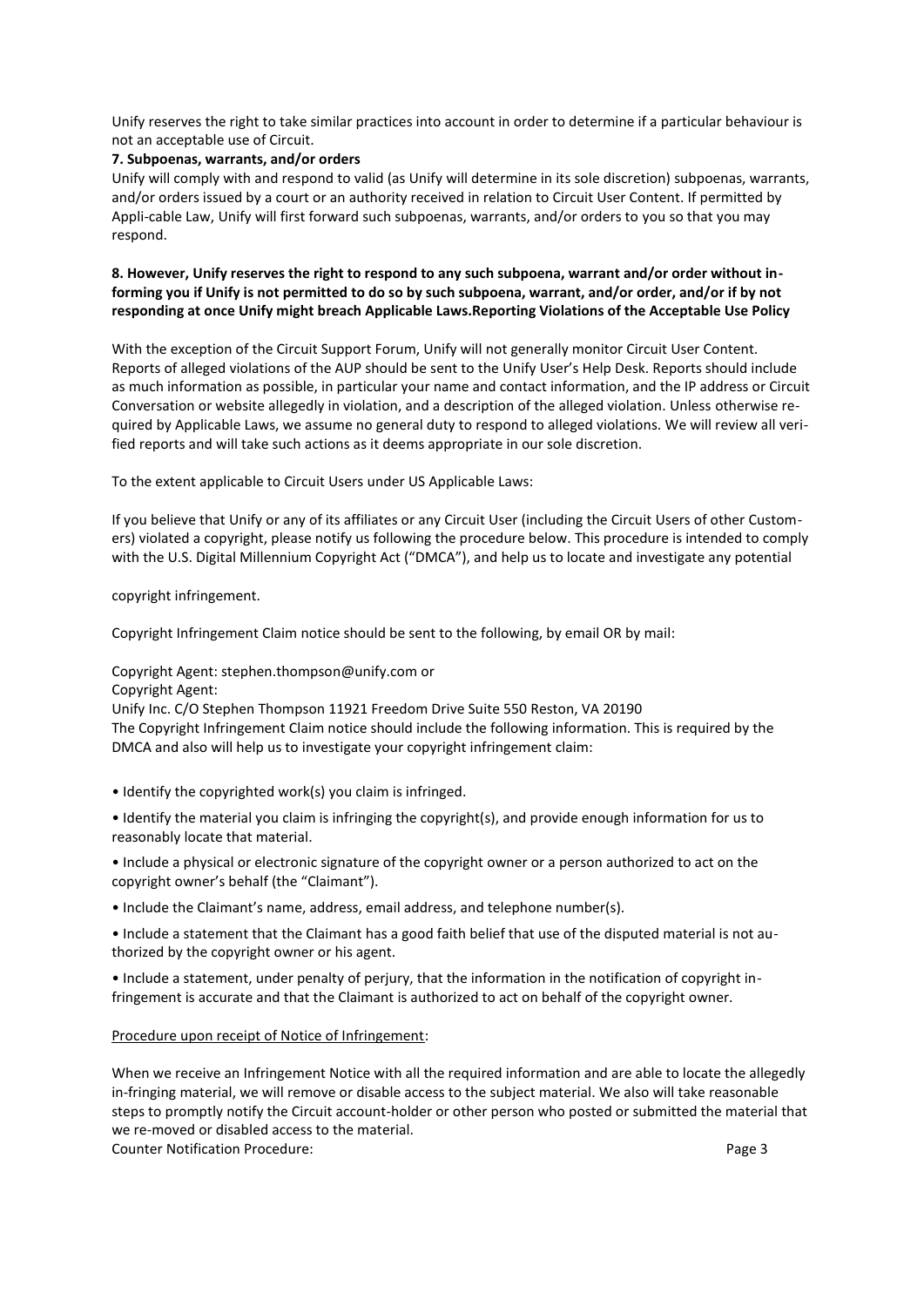Copyright © Unify Software and Solutions GmbH & Co. KG, 2016. All rights reserved. Page 4 Circuit: Acceptable Use Policy (AUP), Version 2.0 as of August 2016

We will inform the Circuit account-holder or other poster/submitter of the material that they may send us a Counter Notification if they believe the claim of infringement is not correct. A Counter Notification must be sent to the Designated Agent at the address/email identified above. A Counter Notification must contain the following information:

• A physical or electronic signature of the Circuit account-holder or other poster/submitter of the material;

• Identification of the material that has been removed or to which access has been disabled and the lo-cation at which the material appeared before it was removed or access to it was disabled;

• A statement under penalty of perjury that the Circuit account-holder or other poster/submitter of the material has a good faith belief that the material was removed or disabled due to mistake or misidenti-fication of the material removed or disabled;

• The name, address, email address and telephone number of the Circuit account-holder or other poster/submitter of the material ;

• A statement that the Circuit account-holder or other poster/submitter of the material consents to the jurisdic-tion of the Federal District Court for the judicial district in which the account-holder's or poster/submitter's address is located, or if the account-holder or poster/submitter is outside of the United States, for any judicial district in which Circuit may be found, and that the account-holder or post-er/submitter will accept service of process from the person who provided notification or an agent of such person.

#### Procedure upon receipt of Counter Notification.

When we receive a Counter Notification containing all the above information, • We will promptly provide the Complainant with a copy of the Counter Notification;

• We will inform the Claimant that we will replace the removed material or restore access to it within ten (10) to fourteen (14) business days after receipt of the Counter Notification, and will do so, unless our Designated Copyright Agent has received notice from the Complainant stating that a lawsuit has been filed against the Circuit account-holder or poster/submitter, and the lawsuit seeks a court order to re-strain the Circuit accountholder or poster/submitter from infringing the copyright in the material.

#### **9. How Unify resolves violations of the AUP**

It is the goal of Unify to mitigate any interruptions of your use of Circuit while at the same time Unify wants to swiftly resolve potential violations of this AUP. Unify staff is dedicated to working with you in resolving potential violations, and are available via phone, ticket, forum, or email, as determined by the applicable Circuit Support Plan.

Unify reserves the right to block or remove any Circuit User Content if so required by Applicable Law, e.g. when Unify receives a take-down order from a court. Unify shall also follow any blocking or removal requirements is-sued by you through the Customer Contact. If a request for blocking or removal comes from a third party, Unify will, where legally feasible, first consult with you through the Customer Contact. You accept and acknowledge that in some countries, Applicable Law may require Unify to access your account, and inspect and possibly re-move the Circuit User Content stored therein without first consulting with you.

The following description is provided for informational purposes only and should be seen as a framework of pro-cesses with respect to resolving potential violations. Timing for resolution differs according to the degree of the violation, the nature of the violation, involvement of law enforcement, involvement of third party litigation, or oth-er related factors.

• Following receipt of a violation of the AUP, a ticket and message will be generated to provide the Customer Contact with information regarding the potential violation of the AUP. Usually, Unify will request further in-formation or, in obvious cases, notify you of the potential violation and the required actions to resolve the issue.